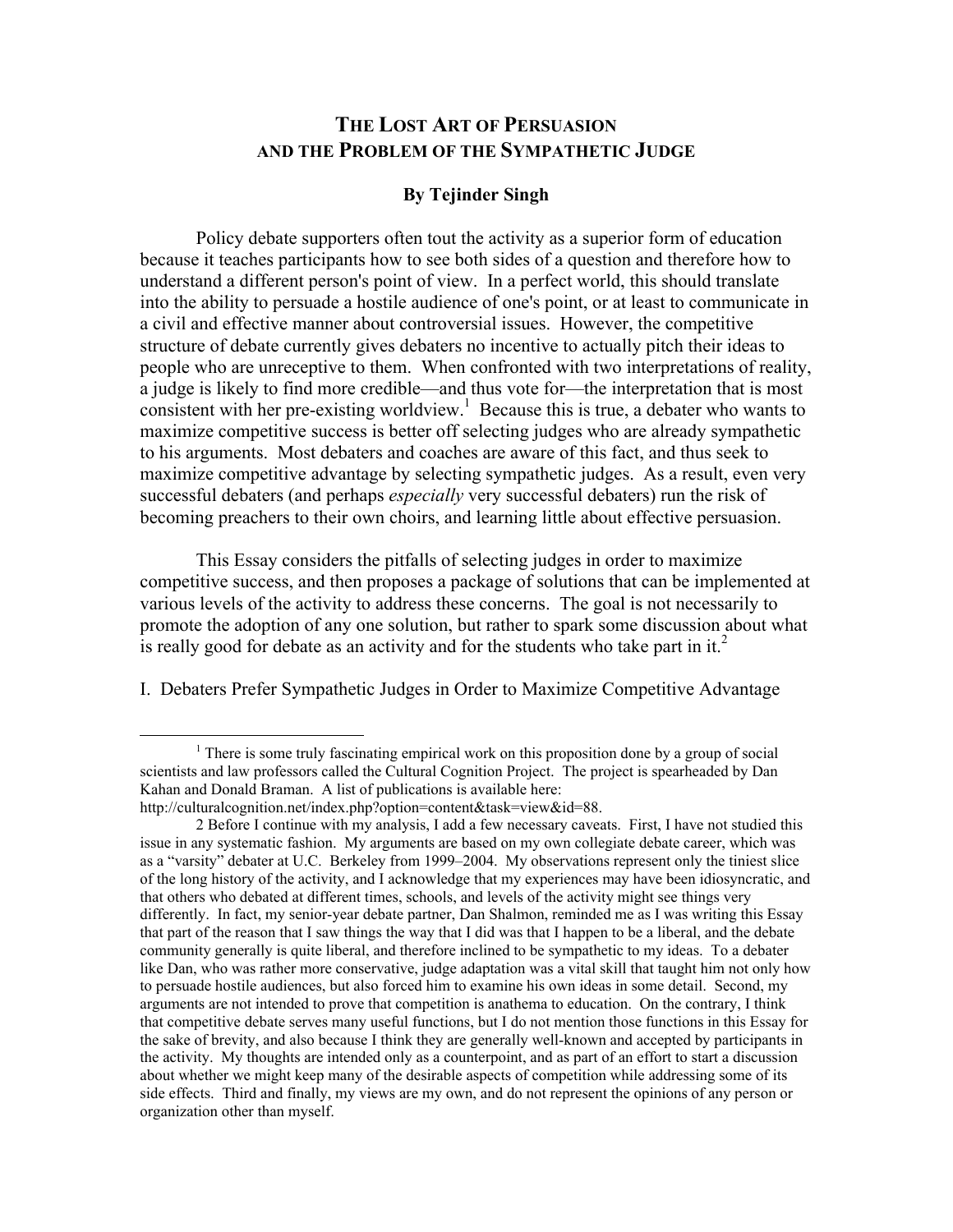Although I have not conducted a serious study of debaters' judge preferences, I firmly believe that debaters select judges primarily—and perhaps exclusively—in order to maximize their competitive advantage. A few observations make this conclusion probable.

First, it is likely that choosing sympathetic judges can be one very effective way to increase one's odds of winning a debate or a tournament. A quasi-controlled study from my own career might help demonstrate the point. My senior year (the 2003–2004 season), my partner Dan Shalmon and I debated in two forms of competitions: tournaments that had large fields of opponents and a mutual preference judging system that allowed us to pick our audience; and round robins against top-ranked competition with randomly assigned judging. Our results at these two types of competitions were radically different.<sup>3</sup>

Of the 6 tournaments we attended where the field contained round robin competition, we won 4 (chronologically: Kentucky, Wake Forest, West Georgia, and Northwestern),<sup>4</sup> and lost 2 (Harvard and the National Debate Tournament (NDT)), debating a total of 73 rounds. We won a total of 66 debates (excluding close-outs where we advanced, but did not debate) and lost 7, giving us a win percentage just over 90%. Debating the affirmative side of the resolution, we lost 7 tournament rounds, and had a win percentage of 82.5%. On the negative, where Dan was in charge, we won 100% of our tournament debates. At each of the 6 enumerated tournaments, we debated at least 2 rounds against round robin teams. We had a total of 20 tournament debates against round robin opponents, and we won 14 (70%) of those debates.<sup>5</sup>

In round robin competitions at Kentucky and Dartmouth, the numbers look quite different. We had a total of fourteen debates, and we won only 50% of them. Also, we lost more negative debates than affirmative ones (4 vs. 3).

It is odd that we should win 70% of our debates against round robin opponents in a tournament, but only 50% round robins.<sup>6</sup> While many differences between round robins and tournaments might contribute to this result (the intensity of the pace of competition, the level of preparation, etc.), the starkest difference is that in round robins teams do not have any control over the judging pool. I believe that this fact was relevant

 <sup>3</sup> <sup>3</sup> All data is from Jon Bruschke's very helpful website, http://www.debateresults.com. The site does not have preliminary results for the NDT, which I have input from memory. In the preliminaries at the NDT, we debated four rounds against round robin teams—we won two and lost two of those debates. <sup>4</sup>

 $4$  We also won the season opener tournament at Gonzaga University, but I have not included statistics from that tournament in any of these calculations because Dan and I were the only round robin team present at that competition.

 $<sup>5</sup>$  If we consider only the teams that were invited to the Dartmouth Round Robin (a smaller and</sup> arguably more elite group of teams than those invited to the Kentucky Round Robin) then our win percentage against those teams in tournament competition was 65% consisting of eleven wins and six losses.

 $6$  The only problem with this data is that it involves relatively small sample sizes. Had we won just one more round robin debate, our win percentage would have been 57% instead of 50%. A better study on this question would strive to examine a larger dataset. However, I have no reason to believe that any of our round robin decisions were outliers that compromise the validity of the data.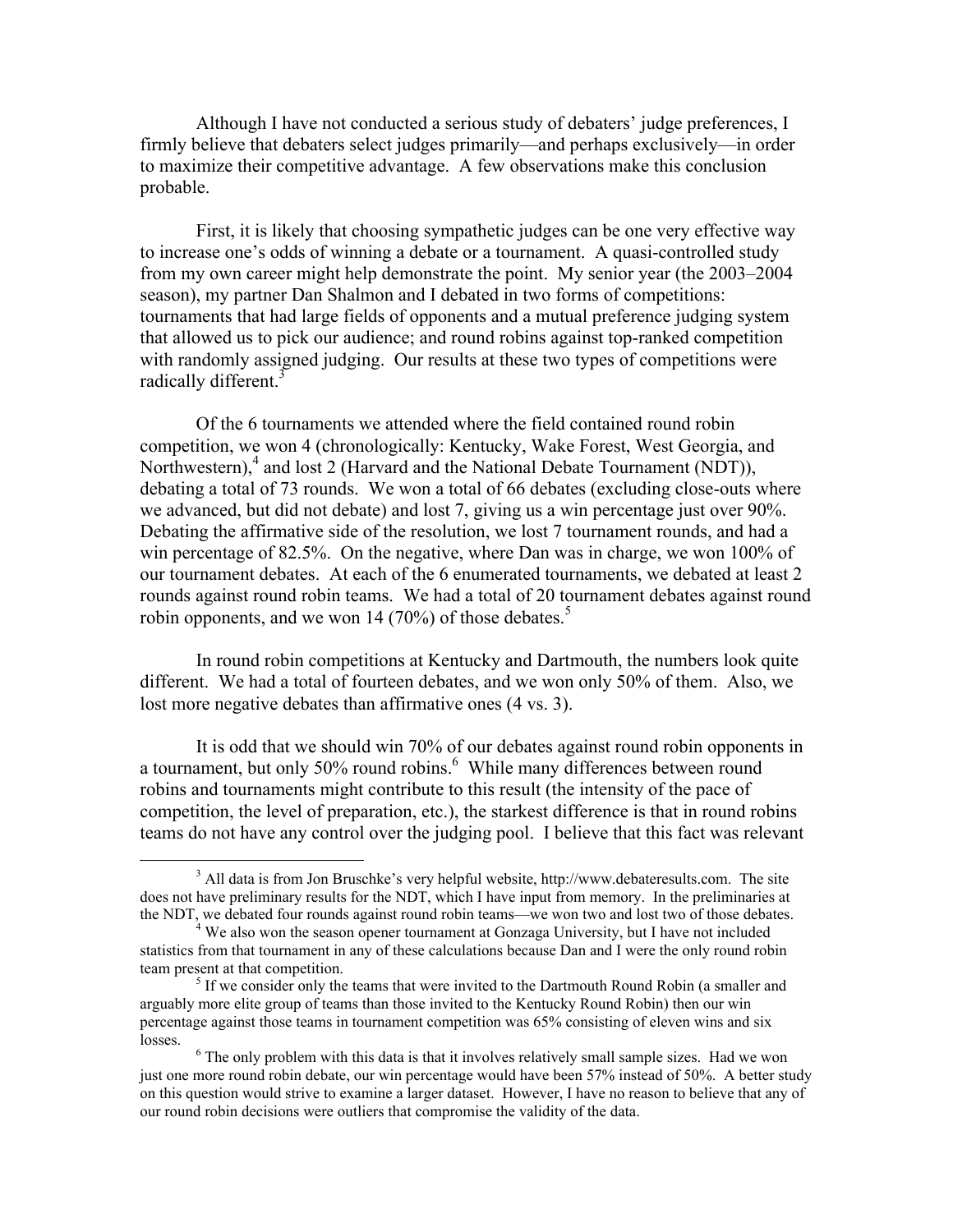to our success rate because the majority of our round robin losses came at the hands of judges who we normally struck. And we did not strike these judges because we thought that they were incompetent. We struck them because in debates against our toughest competition, we believed that they would vote for us roughly 50% of the time or less, and other judges offered us better odds.

Conversations with my colleagues suggest that we were not the only team that sought to maximize our competitive advantage through judge selection. In my five years of debating, I never encountered a team that deliberately preferred a judge who they believed would be hostile to their favorite arguments. Nor did I ever hear of a team that struck judges at random. This applies even to teams that described themselves as more concerned with changing the activity than with competitive success. I remember the coach of one such program explaining to me that some people were simply beyond convincing, and there was no point in presenting a controversial position to an audience that was not ready to hear it. The metaphor was classic: "Better to preach to the choir than to a brick wall."

## II. Arguing in Front of Sympathetic Judges Diminishes Debate's Educational Value

Throughout my debate career, and especially my senior year, I loved the fact that we could pick judges better than our opponents. I likened the skill to outwitting an opponent in poker—the way you know that somebody is a much better poker player than you is that he consistently beats you, and at the end of the day, all you can say is, "That guy is so lucky!" If this happens to you, it means that not only are you getting outplayed, but you are getting outplayed so badly that you don't even know how you're getting outplayed. I can't count the number of times that one of our opponents would rant after a loss to the tune of: "But Tejinder dropped everything, and they had no evidence on any of our arguments, and then he just got up and gave an all-new rebuttal and waved his arms around, and that was it!" I always smiled when I heard these tirades because I knew that my opponents had misdiagnosed the problem and were thus destined to keep losing to us—they thought that they lost the debate after my all-new rebuttal, when in reality they had lost when the pairings came out and we had our judge. It really was great fun.

But with the benefit of hindsight, I often wish that we had done things differently. Now that I have joined the "real world," where I can no longer pick my audience, I find that the task of persuasion is different, and much more challenging. I experience three principal difficulties, all of which stem from the fact that I debated under artificially easy conditions. I often have trouble: (1) understanding an opponent's perspective, (2) understanding the nuances of complicated questions, and (3) understanding my own limitations. Each of these problems deserves a brief discussion.

First, debating in front of a sympathetic audience doesn't teach the debater how to understand the perspective of a hostile audience. Persuasion is a craft. At its highest levels, it might even be an art. And perfecting it requires practice. Through practice, we get feedback on what works and what doesn't, and thereby gain the insight that we need in order to improve. Unfortunately, sympathetic judges frequently do not offer the sort of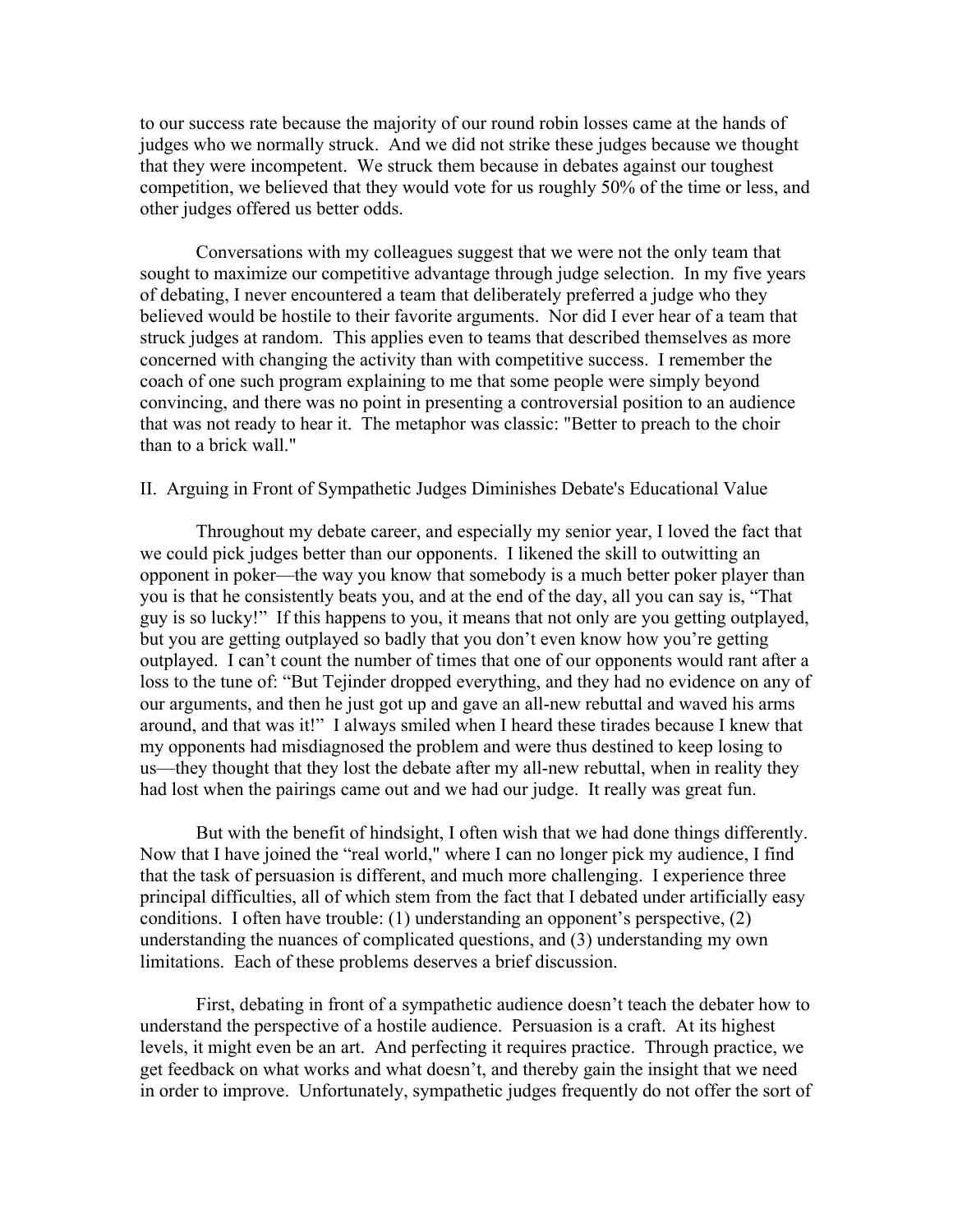challenging feedback that debaters need. After a debate is over and a judge is explaining her decision, she will typically explain the decision in terms of what she found persuasive, and ignore the question of what others might find persuasive. A sympathetic judge, therefore, will seldom offer useful insights into the mind of a hostile audience. The result is debaters who have a limited ability to understand diverse perspectives.

For example, I am not sure that I ever argued in front of an actual Republican in college debate (I probably did, but they were very secretive about it). Today, as a lawyer, I find that a fair number of attorneys, clients, and judges with whom I interact are cardcarrying members of the G.O.P. And they are unreceptive to my lefty positions on major social issues like capital punishment, gun control, global warming, and so on. And the problem is not limited to Republicans—most of America probably falls somewhere to my right on many social issues. Because I had very little practice communicating across party lines, I now run a constant risk of being ineffective, or even offensive, to colleagues, clients, or judges whose approval I need in order to succeed. When the stakes are no longer limited to a debate round, but are raised up to the level of one's professional reputation, client's well-being, or ultimate political agenda, this is a costly limitation to have.

The second problem is that debating in front of a sympathetic audience doesn't encourage debaters to develop deep or broad understanding of topical issues. Every debater has an incentive to learn just enough about a topic to win a debate. Learning more than that trades off with time that the debater could spend on other matters. The problem with sympathetic judges is that they often require a lesser showing of knowledge to deliver a favorable competitive outcome. Debaters can get away with more unsupported assertions, less in-depth research, and more leaps in logic if the judge is predisposed to agree with the debater's conclusions.

The really tricky aspect of this problem is that it happens subconsciously. Probably no debaters sit with their coaches and ask, "How little do we have to learn about this topic?" And very few judges ever say after a debate, "It's obvious that you have no clue what you are talking about, but I like the cut of your jib, so you win anyway." What tends to happen instead is a much simpler feedback—a debater presents a sloppy argument, a sympathetic judge accepts it, and the debater goes home and asks, "Do I need to study this issue any further?" and concludes that the answer is "No" because the argument was good enough to win.

It is tempting to deny the existence of this problem. After all, aren't debaters generally much better informed than the general population? My experience indicates that they might be, but that they also get away with a lot of ill-informed bluster masquerading as knowledge. I frequently see debaters argue, and judges accept, the claim that if the global economy should stagnate, or even shrink, we will immediately witness renewed global armed conflict. I also see debaters successfully allege that the use of gendered pronouns in debate somehow authorizes genocidal extermination. These claims would be impossible to win without judges who are willing to accept them at face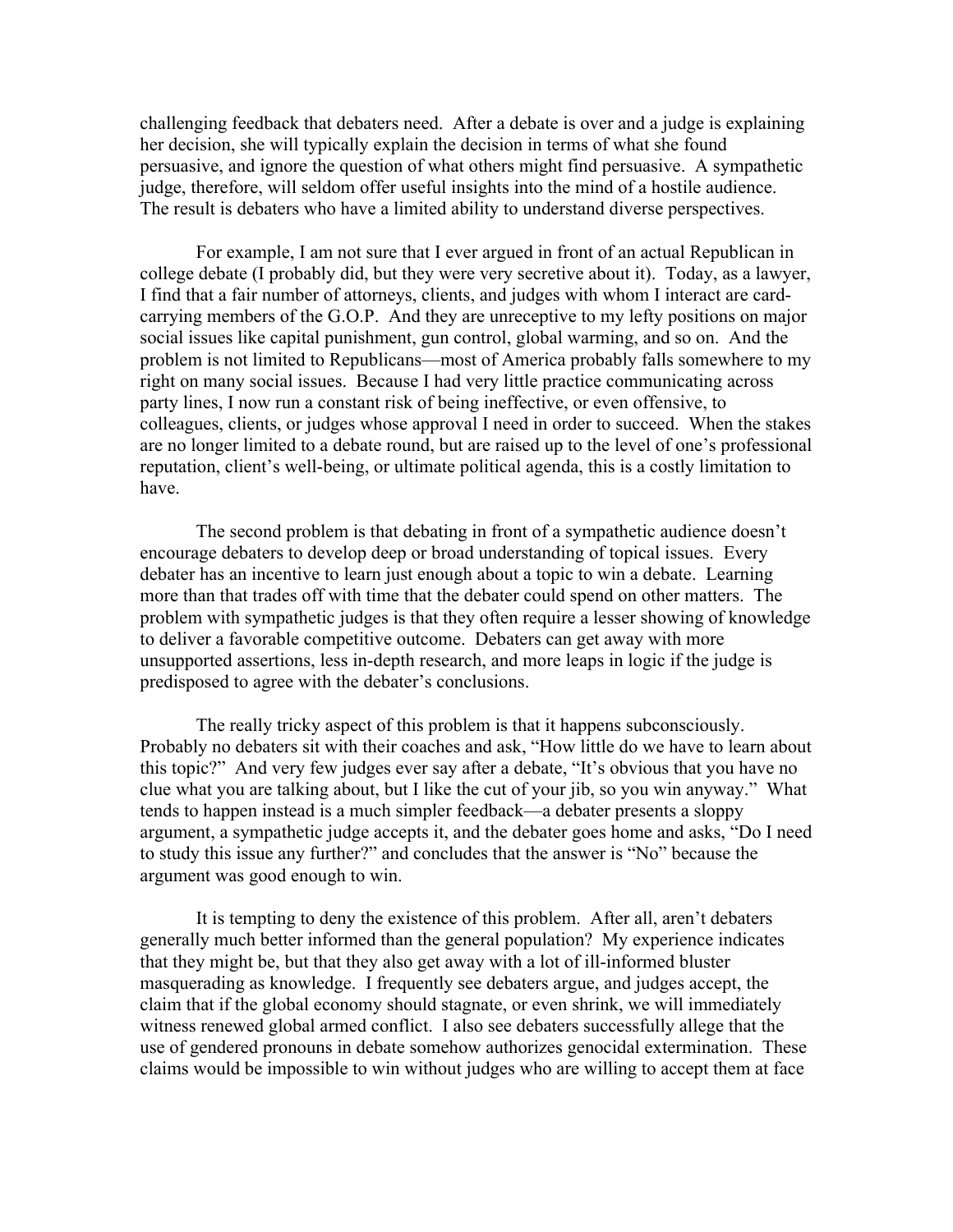value. And to the extent that they contain a kernel of truth, that kernel is undiscovered because judges are simply not challenging debaters to reveal it.

If put to the choice between advancing lame arguments in front of a sympathetic judge, or alternately going back to the drawing board to flesh the arguments out, rational debaters choose the former because it takes less effort and produces better competitive results. But debaters who leave the activity thinking that these arguments are solid have no clue for what awaits them in the broader world of politics, social science, or the law. Burdens of proof in the academy and in the professional world are higher than those in debate, and in order for debate to serve as a useful preparatory exercise, the standards for arguments simply have to go up.

The third problem is that debating in front of a sympathetic audience doesn't teach the debater how to cope with failure—and as a result, doesn't help the debater develop an accurate conception of his or her own strengths and weaknesses.<sup>7</sup> In addition to the gaps in understanding discussed above, debaters who lack experience in front of a hostile audience probably think that they are much better at persuasion than they actually are. I am certain that this was true for me. When I emerged from the cocoon of debate and started losing arguments because my new judges (law professors, fellow students, girls I met in bars) simply weren't convinced, I had one of the rudest awakenings of my young life. In essence, I was the opposite of the poker player who was getting beat and not knowing how—I was the player who had been cleaning up at my kitchen-table game, and had no clue why my techniques weren't working at the World Series. I feel fortunate that I was able to learn from the experience and develop a plan to address my weaknesses. But given the choice, I would much rather have had that epiphany five years earlier, and entered the next stage of my life prepared and confident, as opposed to illequipped and cocky.

## III. Some Possible Solutions to the Problem of the Sympathetic Judge

At its core, the problem that I have identified is that competitive judge-selection takes an important challenge—that of communicating with a hostile audience—out of the equation for many debaters. I have hopefully made the case that this disserves debaters and ought to change. I think that there are several levels at which the activity could address this problem. However, no solution is without its drawbacks, and dealing with this problem will force some hard choices. I propose a few possible solutions here as a staring point for discussion.

First, tournaments could stop offering mutual preference judging. By replacing the system of mutual preference judging with a system whereby teams get a small

 $\overline{\phantom{a}}$  There is a decent book on this issue, called *Mindset* by Carol Dweck, who is a professor of Psychology at Stanford University. Dweck argues, correctly in my view, that people who are constantly trying to prove how capable they are do not put themselves in a position to learn from their mistakes, and also tend to systematically misestimate their ability, while people who are primarily concerned with learning and improvement learn faster and assess themselves more accurately. If you are looking to read more on this subject, I would recommend peer-reviewed scholarship over this book, but the book is ok too.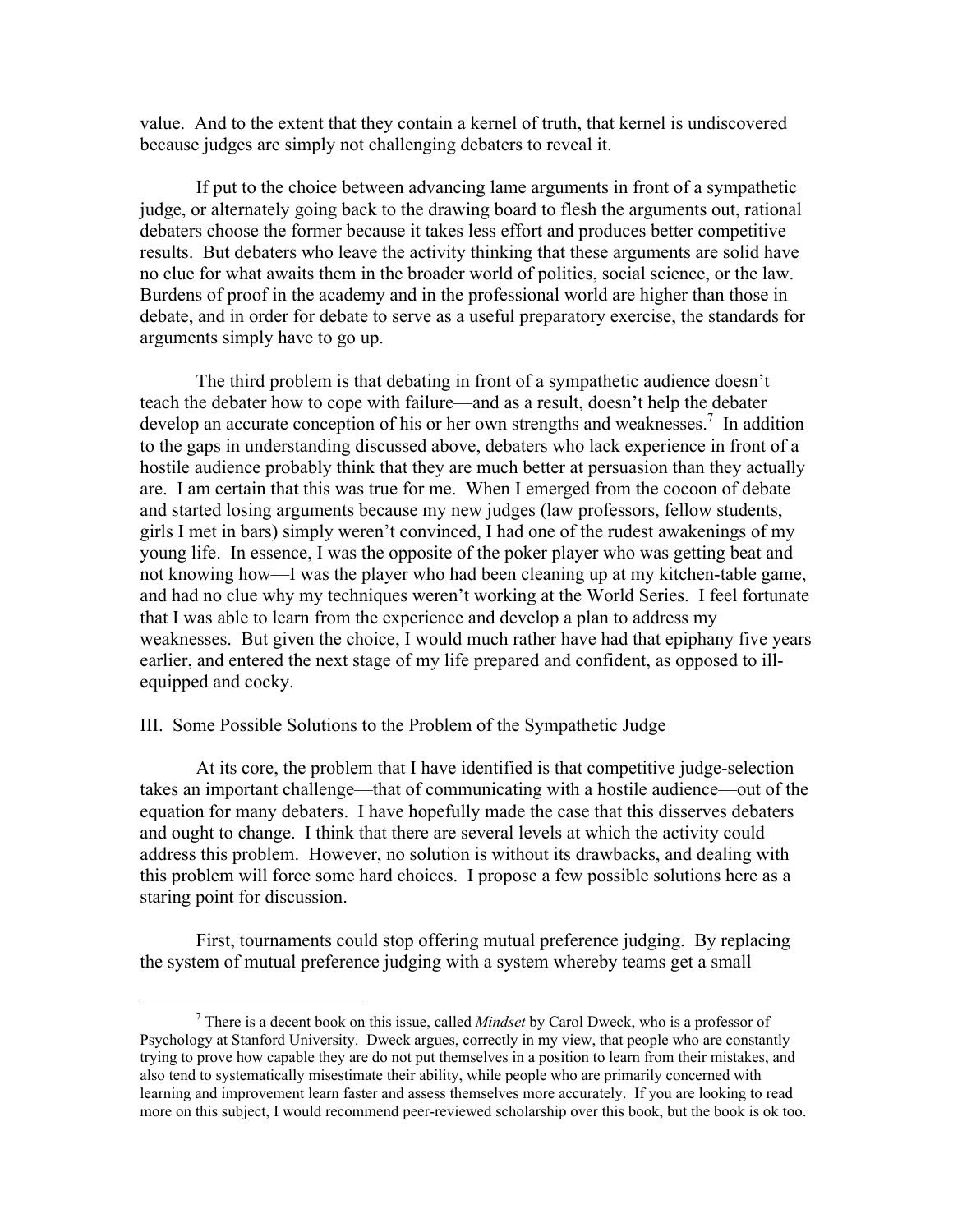number of strikes, but the remainder of the pool is randomly assigned, tournaments could create competitive incentives for judge adaptation. If I am not mistaken, the Baylor tournament functioned this way during my career. The challenge with this model is that the large national tournaments have to do it in order for it to be successful. We always skipped Baylor—partly because it was in Waco, partly because most of our chief competition for the Copeland skipped it, and partly because we couldn't guarantee that we would win it because the judging pool was so small and so unpredictable. We would have been hard-pressed to skip Kentucky, Harvard, or Wake Forest no matter how they assigned their judging pools. I think that the directors of large national tournaments should strongly consider abolishing mutual preference judging in favor of a random judge-assignment process, subject only to a small number of strikes so that debaters and coaches could feel assured that they could strike members of the pool that they regard as incompetent or improperly motivated. I think that of all the ideas to deal with the problem of the sympathetic judge, this is the best one because it aligns competitive incentives with educational ones and therefore allows debaters to maximize both outcomes.

Second, coaches and their debaters could have a serious conversation about choosing judges with an eye toward the educational value of the activity, and not just competitive success. Prior to my senior year, my coach Dave Arnett started this conversation with me. I asked what he thought I ought to try to get out of my senior year, and Dave replied that I had done pretty well with critical theory and novel arguments, and if I wanted to, we could start working on developing my capability with more standard policy-type arguments. At the time, I didn't feel like taking up the challenge—I was too afraid of losing. I wish that Dave and I had had that conversation before my freshman year. And I wish that I'd had more guts before my senior year. The obvious problem with this solution is that it will force debaters to take a few losses. I doubt that anybody has it in them to deliberately place themselves at a competitive disadvantage like this, and ultimately, there may be compelling reasons not to take the competitive hit (for example, if a program's access to funding is dependant on competitive success, then it is probably important to win).

Third, judges could make a conscious effort to become more comprehensive in their critiques of debates, and more open-minded in their evaluation of arguments. Some ways for judges to do this would be to signal an intention to listen to more, different arguments in their judge philosophies, and also to make an effort to empathize with and analyze all the perspectives in a debate when giving criticism after the round. The downside to this proposal is that by pushing all judges toward the middle, we sacrifice the valuable experience of debating in front of extremists. This proposal fails to take advantage of the diversity of the judging pool, and that is a significant drawback—probably big enough to make this idea a non-starter.

All of these solutions appear somewhat unlikely, because for many people the system appears to work just fine. But I sincerely hope that some serious thinking on this topic will take place. I am not exaggerating when I say that my most significant regret about my debate career is that I won too much, learned too little, and deluded myself into